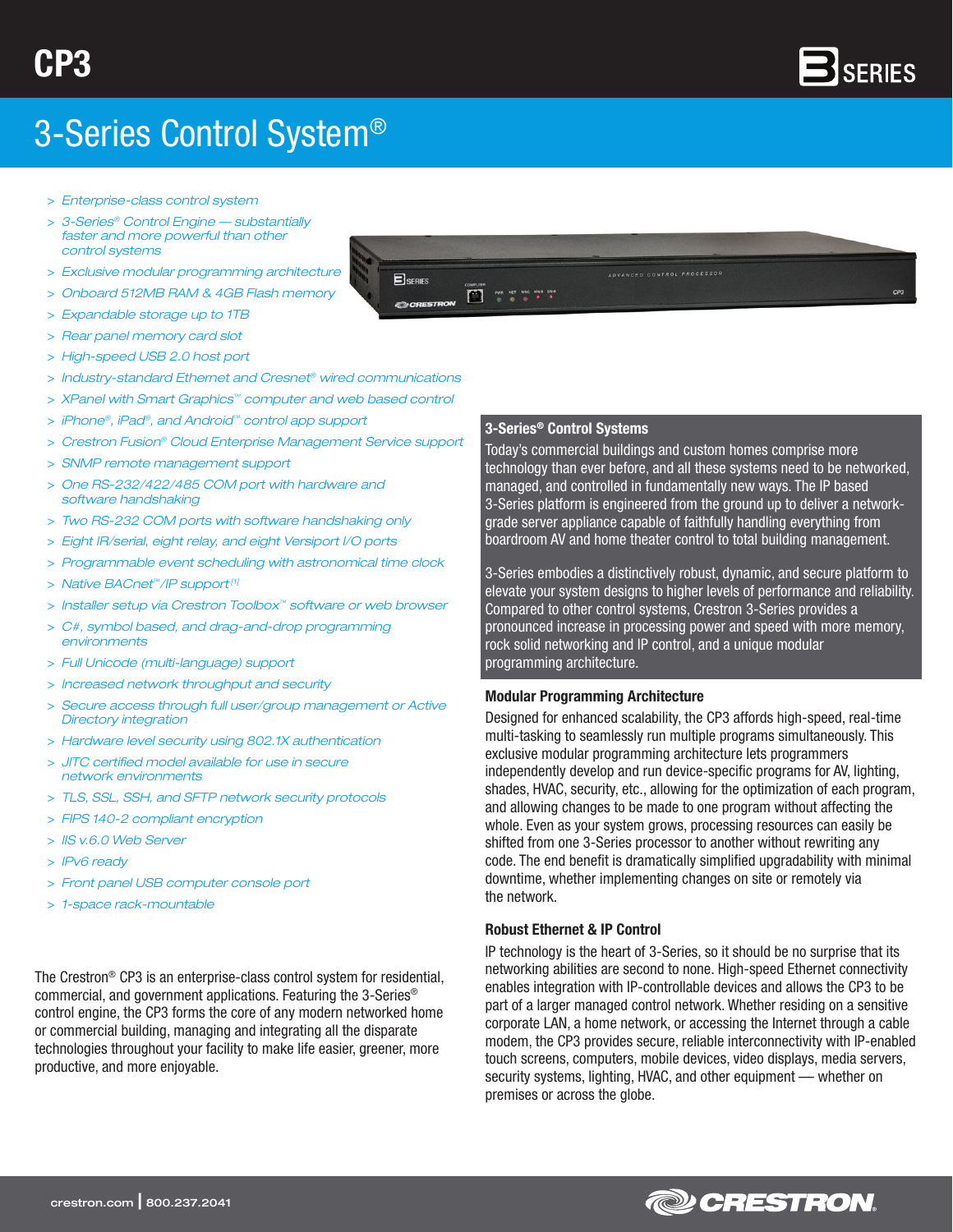

CP3 – Rear View

# Control Apps & XPanel

Years ago, Crestron pioneered the world's first IP-based control system unleashing vast new possibilities for controlling, monitoring, and managing integrated systems over a LAN, WAN, and the Internet. Today, Crestron offers more ways than ever to control your world the way you want. Using a computer, smartphone, or tablet device, Crestron lets you control anything in your home or workplace from anywhere in the world.

Native to every 3-Series control system, Crestron [XPanel](http://www.crestron.com/products/model/xpanel) technology transforms any laptop or desktop computer into a virtual Crestron touch screen. Crestron [control apps](http://www.crestron.com/products/model/crestron-app) deliver the Crestron touch screen experience to iPhone®, iPad®, and Android™ devices, letting you safely monitor and control your entire residence or commercial facility using the one device that goes with you everywhere.

# Crestron Fusion® Cloud



[Crestron Fusion Cloud](http://www.crestron.com/fusion) provides an integrated

platform for creating truly smart buildings that save energy, enhance worker productivity, and prolong the life-span of valuable equipment. As part of a complete managed network in a corporate enterprise, college campus, convention center, or any other facility, the CP3 works integrally with Crestron Fusion Cloud to enable remote scheduling, monitoring, and control of rooms and technology from a central help desk. It also enables organizations to reduce energy consumption by tracking real-time usage and automating control of lighting, shades, and HVAC.

#### SNMP Support

Built-in SNMP support enables integration with third-party IT management software, allowing network administrators to manage and control Crestron systems on the network in an IT-friendly format.

#### Cresnet®

Cresnet provides a dependable network wiring solution for Crestron keypads, lighting controls, shade motors, thermostats, occupancy sensors, and other devices that don't require the higher speed of Ethernet. The Cresnet bus offers easy wiring and configuration, carrying bidirectional communication and 24VDC power to each device over a simple 4-conductor cable. To assist with troubleshooting, the CP3 includes our patent-pending Network Analyzer which continuously monitors the integrity of the Cresnet network for wiring faults, marginal performance, and other errors.

#### Onboard Control Ports

In addition to Ethernet, the CP3 includes three bidirectional COM ports and eight IR ports to interface directly with all of your centralized AV sources, video displays, and other devices. Eight programmable relay ports are included for controlling projection screens, lifts, power controllers, and other contact-closure actuated equipment. Eight "Versiport" I/O ports

enable the integration of power sensors, motion detectors, door switches, alarms, or anything else that provides a dry contact closure, low-voltage logic, or 0-10 Volt DC signal.

#### BACnet™/IP

**BACTER ACT THE BACTER OF COMMUNICATION** Assumed **BACTE** 

protocol provides a direct interface to third-party building management systems over Ethernet, simplifying integration with HVAC, security, fire & life safety, voice & data, lighting, shades, and other systems. Using BACnet/IP, each system runs independently with the ability to communicate together on one platform for a truly smart building.<sup>[1]</sup>

#### Government Version

Crestron is committed to developing solutions for critical secure network environments. A government version of the CP3, model CP3-GV, is available preconfigured for deployment on a multi-level secured network. It has been specially developed and tested with specific government firmware. The CP3-GV has been assessed by JITC using IA requirements from the Department of Defense, and the results have been documented in a DIACAP scorecard. For additional information, see Crestron True Blue [Online Help Answer ID 5361.](https://support.crestron.com/app/answers/detail/a_id/5361/kw/5361)

# SPECIFICATIONS

#### Control Engine

Crestron 3-Series; real-time, preemptive multi-threaded/multitasking kernel; Transaction-Safe Extended FAT file system; supports up to 10 simultaneously running programs

#### **Memory**

SDRAM: 512 MB Flash: 4 GB Memory Card: Supports SD and SDHC cards up to 32 GB External Storage: Supports USB mass storage devices up to 1 TB

#### Communications

Ethernet: 10/100 Mbps, auto-switching, auto-negotiating, auto-discovery, full/half duplex, industry-standard TCP/IP stack, UDP/IP, CIP, DHCP, SSL, TLS, SSH, SFTP (SSH File Transfer Protocol), FIPS 140-2 compliant encryption, IEEE 802.1X, SNMP, BACnet/IP<sup>[1]</sup>, IPv4 or IPv6, Active Directory authentication, IIS v.6.0 Web Server, SMTP e-mail client

Cresnet: Cresnet master mode

USB: Supports USB mass storage class devices via rear panel USB 2.0 host ports, supports computer console via front panel USB 2.0 device port

**@D** CRESTRON